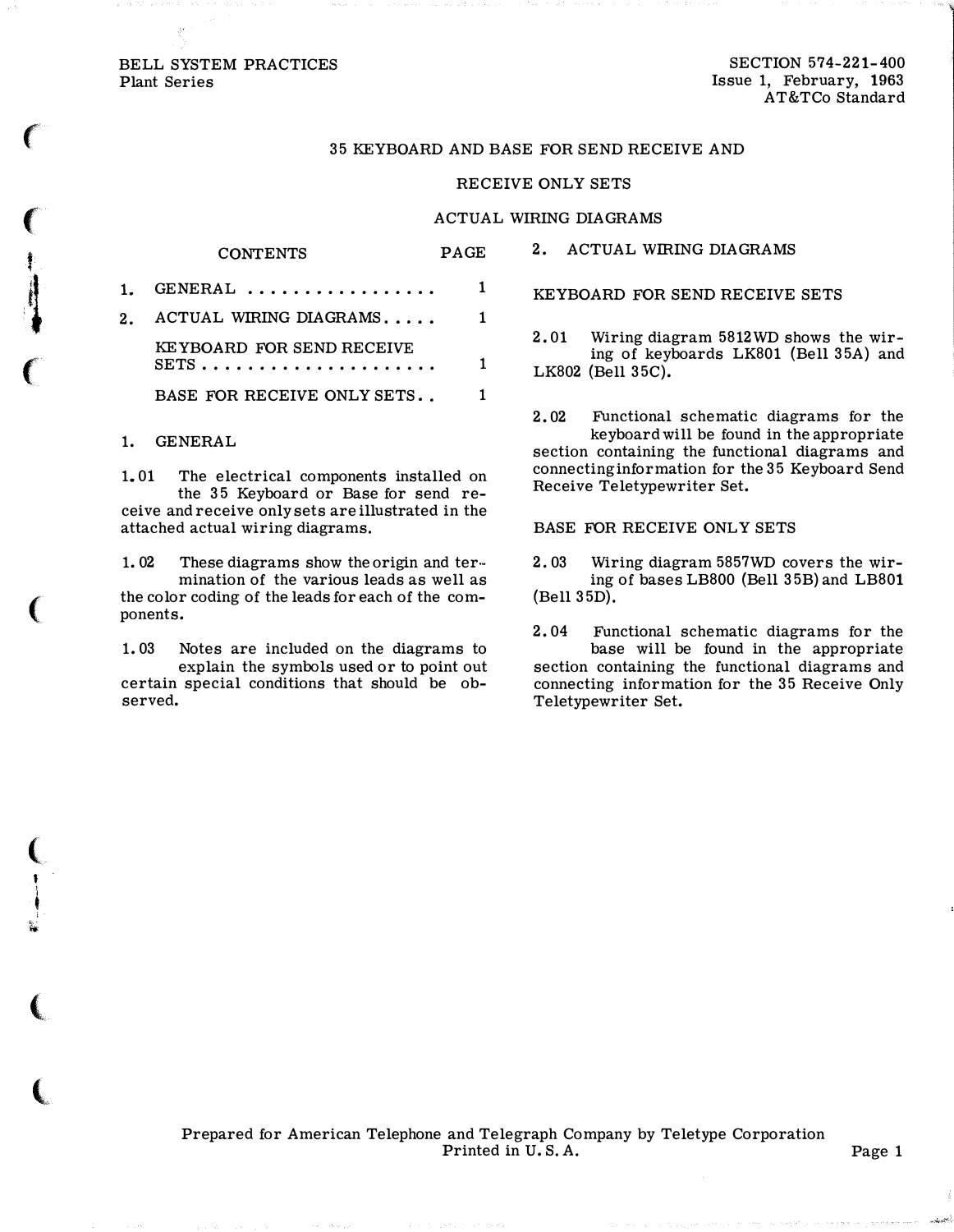| NO.                     | NOTES                                                                                                                                                                                                                                                                                                      |                                                                                                                                                                                                                                                                                                                                                                                                                                                                                                                                                                                                                                                                                       |                                                                                                                                                       |
|-------------------------|------------------------------------------------------------------------------------------------------------------------------------------------------------------------------------------------------------------------------------------------------------------------------------------------------------|---------------------------------------------------------------------------------------------------------------------------------------------------------------------------------------------------------------------------------------------------------------------------------------------------------------------------------------------------------------------------------------------------------------------------------------------------------------------------------------------------------------------------------------------------------------------------------------------------------------------------------------------------------------------------------------|-------------------------------------------------------------------------------------------------------------------------------------------------------|
| $\mathbf{L}$            | WIRING LEGEND:<br>DISTANT TERMINATING AREA<br>DISTANT TERMINAL<br>DESIGNATION<br>$A - 1 - N - BL$<br>WIRE COLOR CODE                                                                                                                                                                                       | $\forall$<br>MARGIN<br>INDICATOR SWITCH<br>158163<br>$F - 8 - Y$                                                                                                                                                                                                                                                                                                                                                                                                                                                                                                                                                                                                                      | MOTOR TERMINAL B<br>151415                                                                                                                            |
|                         | COLOR CODE:<br>W.BK.WHITE.BLACK<br>BK-BLACK<br>W-BR-WHITE-BROWN<br>BR-BROWN<br>W-R-WHITE-RED<br>R-RED<br>O-ORANGE W.O. WHITE-ORANGE<br>2 Y-YELLOW W-Y-WHITE-YELLOW<br>W-G-WHITE-GREEN<br>G-GREEN<br>BL-BLUE<br>W-BL-WHITE-BLUE<br>P-PURPLE W.P. WHITE-PURPLE<br>W.S. WHITE-SLATE<br>W. WHITE<br>$S$ -SLATE | $-F-T - R$<br>!⊄ը ≬–                                                                                                                                                                                                                                                                                                                                                                                                                                                                                                                                                                                                                                                                  | MOTOR<br><b>SCLO</b><br>ζč.<br>0<br>ណ្<br>KEYBOARD<br>SIGNAL GENERATOR<br>T<br>165352<br>$F - 1 - BK -$                                               |
|                         | 3. CONNECTOR VIEWED FROM BOTTOM.<br>4. KASTERISK DENOTES "IB GA. WIRE.                                                                                                                                                                                                                                     |                                                                                                                                                                                                                                                                                                                                                                                                                                                                                                                                                                                                                                                                                       | $F - 18 - 0$<br>$F - 2 - BR$<br>$F - 3 -$<br>$F - 4 -$                                                                                                |
|                         |                                                                                                                                                                                                                                                                                                            | KEYBOARD CONNECTOR<br>192013<br>$B-1-BK$<br>$O_{\sigma}$<br>$\circ$<br>$B - 2 - BP$<br>ັ໐<br>IJ,<br>$\circ$<br>$C - 1 - G$<br>$C - 2 - W$<br>$\frac{1}{2}$<br>$\circ$<br>O<br>$\circ$<br>O<br>¦ੌ਼ੂ<br>$\circ$<br>$D - 2-W - BE$<br>O<br>$\sqrt{2}$<br>$\circ$<br>$A - 1 - R$<br>$A - 2 - Y$<br>O<br>$\circ$<br>$\overline{e_{\circ}^{\bullet}}$<br>$\circ$<br>$\circ$<br>$\circ$<br>$\mathsf O$<br>$\mathsf{o}$<br>$\circ$<br>$\mathbf O$<br>$\rm _o^o$<br>O<br>$\circ$<br>$\circ$<br>$\circ$<br>$\mathsf{o}$<br>$\mathsf O$<br>$\mathbf{O}^{\circ}$<br>$\mathsf{o}$<br>O<br>$\circ$<br>$\circ$<br>$\circ$<br>$rac{1}{\sqrt{2}}$<br>୍ତ<br>$5 - 2 - 5$<br>₩<br>$\bullet_{\mathcal{D}}$ | KEYBOARD UNIVERSAL<br>(SEE NOTE#3)<br>CONTACT<br>178144<br>$-8 - 3 - 0$<br>(2)<br>(い<br>5<br>∍<br>$5 - 1 - P$<br>₩<br>$F - 5 - 5$<br>$F - G - W - BR$ |
| ET:08:47<br>TC255(6-54) |                                                                                                                                                                                                                                                                                                            |                                                                                                                                                                                                                                                                                                                                                                                                                                                                                                                                                                                                                                                                                       |                                                                                                                                                       |







| <b>issuel</b> | DATE | AUTH.NO. |
|---------------|------|----------|
|               | 3-62 | 73938    |
|               |      |          |
|               |      |          |
|               |      |          |
|               |      |          |